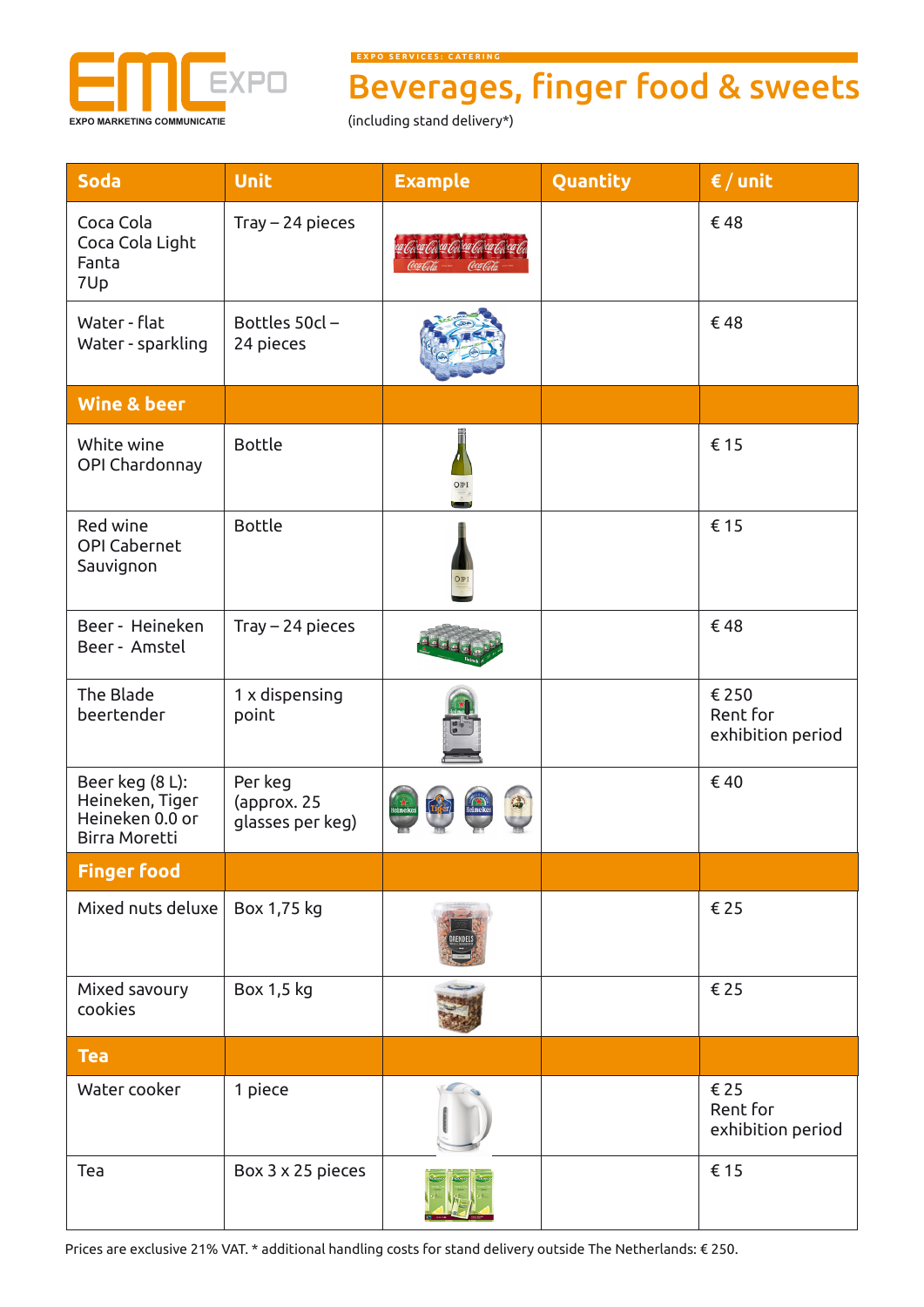

**E X P O S E R V I C E S : C A T E R I N G**

## Beverages, finger food & sweets

| <b>Sweets</b>                                                     | <b>Unit</b>              | <b>Example</b>    | Quantity | $\epsilon$ / unit                      |
|-------------------------------------------------------------------|--------------------------|-------------------|----------|----------------------------------------|
| Mixed cookies                                                     | 125 pieces               |                   |          | € 25                                   |
| Chocolate                                                         | 1 kg                     |                   |          | € 30                                   |
| <b>Coffee</b>                                                     |                          |                   |          |                                        |
| Nespresso pro<br>Gemini CS220<br>Machine                          | 2 x dispensing<br>points |                   |          | €750<br>Rent for<br>exhibition period  |
| Nespresso coffee<br>pads (these<br>belong to Pro<br>Gemini CS220) | Box pads<br>50 pieces    |                   |          | € 50                                   |
| Nespresso<br>Magimix                                              | 1 x dispensing<br>point  |                   |          | € 125<br>Rent for<br>exhibition period |
| Coffee cups<br>suitable for<br>Nespresso                          | 100 cups                 |                   |          | €75                                    |
| Nespresso cups                                                    | 100 cups                 |                   |          | €90                                    |
| Nespresso sugar<br>Nespresso milk<br>Nespresso stirrer            | 100 pieces               | $\mathcal{R}$     |          | € 50                                   |
| Paper coffee cups<br>without logo                                 | 100 pieces               |                   |          | €25                                    |
| Paper coffee cups<br>with logo                                    | 250 pieces               | Your logo<br>here |          | € 500                                  |

Prices are exclusive 21% VAT. \* additional handling costs for stand delivery outside The Netherlands: € 250.